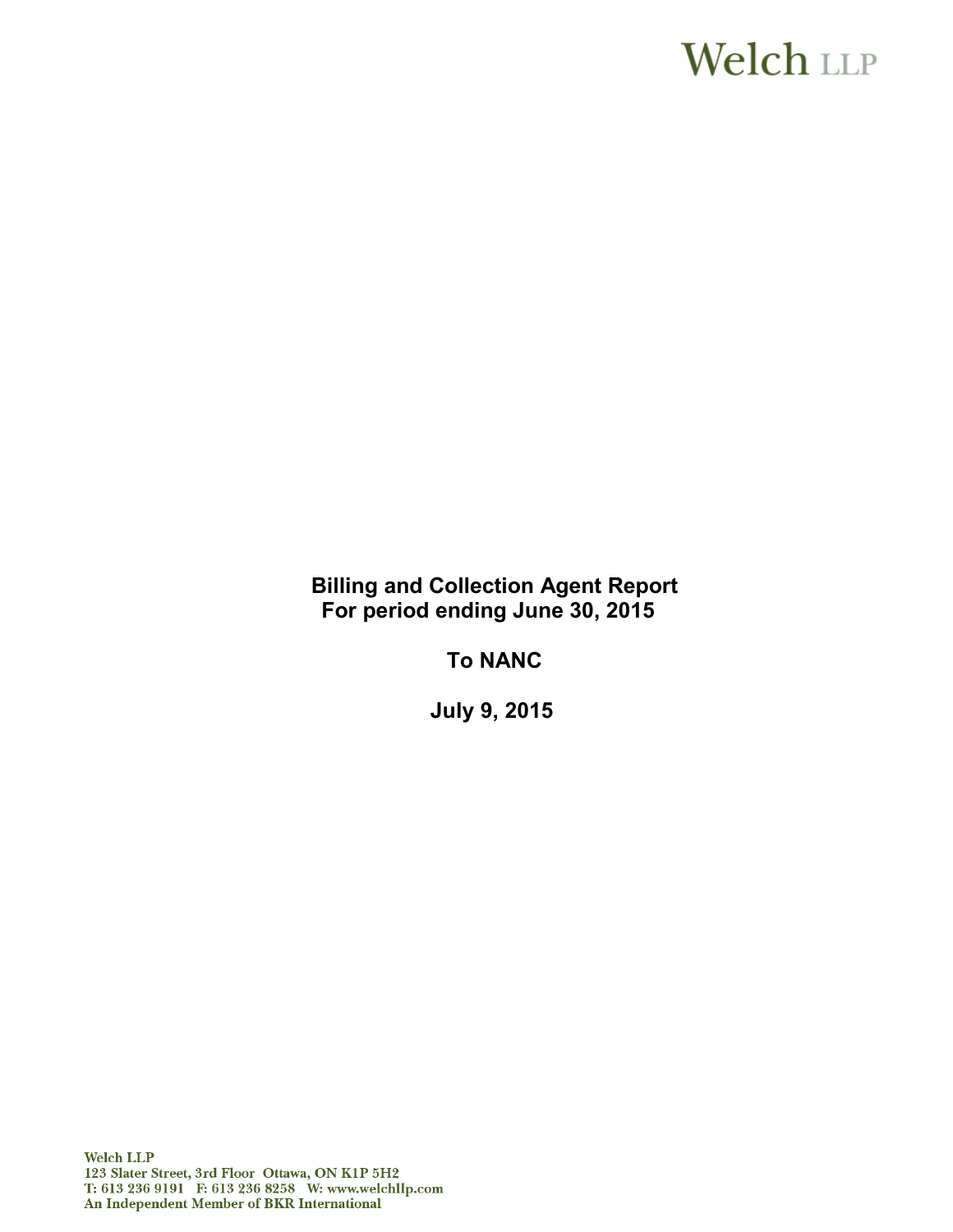# **NANPA FUND STATEMENT OF FINANCIAL POSITION June 30, 2015**

| <b>Assets</b><br>Cash Balance in bank account                                                                                                                                            |                                                      | \$<br>2,083,713           |
|------------------------------------------------------------------------------------------------------------------------------------------------------------------------------------------|------------------------------------------------------|---------------------------|
| Receivable from US Carriers<br>Receivable from Canada<br>Receivable from Caribbean countries<br>Receivables forwarded to Treasury for collection<br>Allowance for uncollectible accounts | 3,627,201<br>8,930<br>33,968<br>163.871<br>(265,000) | 3,568,970                 |
| <b>Total assets</b>                                                                                                                                                                      |                                                      | 5,652,683                 |
| <b>Less:</b> Accrued liabilities (see below for makeup)<br>Deferred revenue billed in June for July 2015 to September 2016 funding period                                                |                                                      | (449, 596)<br>(3,888,045) |
| <b>Fund balance</b>                                                                                                                                                                      |                                                      | 1,315,042                 |
| <b>Makeup of Accrued Liabilities</b>                                                                                                                                                     |                                                      |                           |
| <b>Welch LLP</b><br><b>NEUSTAR Pooling 1K Block</b><br><b>NEUSTAR NANP Administration</b><br>Data Collection Agent - USAC<br>\$                                                          | 28,336<br>235,192<br>176,300<br>9,768<br>449,596     |                           |
|                                                                                                                                                                                          |                                                      |                           |

6,086 invoices were issued for the 2015/16 billings in June.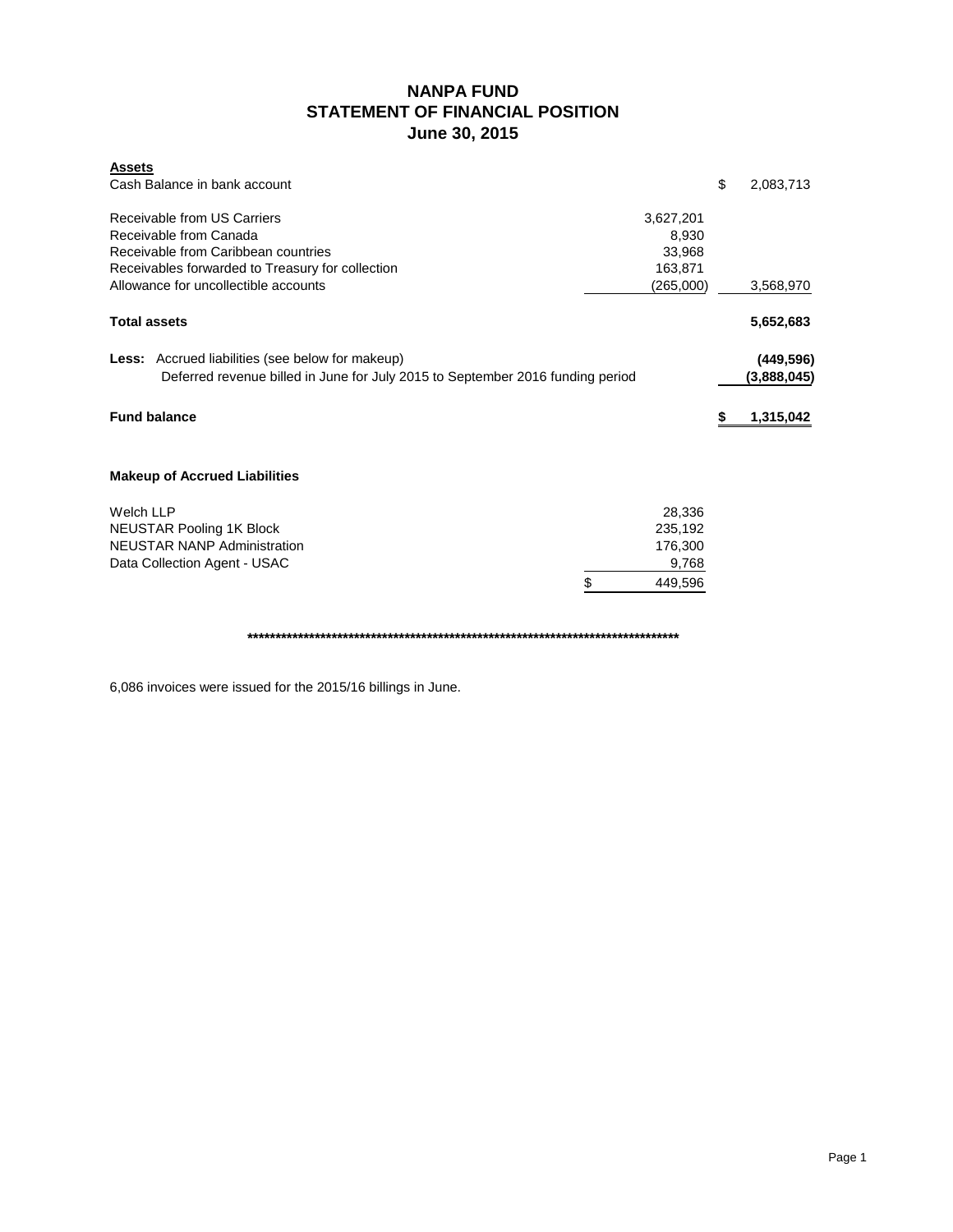#### **NANPA FUND ACTUAL STATEMENT OF CHANGES IN FUND BALANCE JULY 2014 TO JUNE 2015**

|                                                           |            | <b>Actual</b>          |                        |                        |                        |                        |                        |                          |                        |                          |                      |                      |                                    |                      |                      | <b>Variance between</b>                    |  |
|-----------------------------------------------------------|------------|------------------------|------------------------|------------------------|------------------------|------------------------|------------------------|--------------------------|------------------------|--------------------------|----------------------|----------------------|------------------------------------|----------------------|----------------------|--------------------------------------------|--|
|                                                           |            | Jul-14                 | Aug-14                 | Sep-14                 | Oct-14                 | <b>Nov-14</b>          | Dec-14                 | Jan-15                   | Feb-15                 | Mar-15                   | Apr-15               | Mav-15               | <b>Jun-15</b>                      | <b>Total</b>         | <b>Budget</b>        | actual results and<br>budget at June 30/15 |  |
| Revenue                                                   |            |                        |                        |                        |                        |                        |                        |                          |                        |                          |                      |                      |                                    |                      |                      |                                            |  |
| <b>International Contributions</b>                        |            |                        |                        |                        |                        |                        |                        |                          |                        |                          |                      |                      |                                    |                      |                      |                                            |  |
| Canada<br>Caribbean countries                             | (1)<br>(1) | 17,162<br>21.432       | 8,581<br>$\sim$ $-$    | 8,581<br>$\sim$ $-$    | 8,581<br>$\sim$        | 8,581<br>$\sim$        | 8,581                  | 8,581<br>$\sim$          | 8,580<br>$\sim$        | 8,580<br>$\sim$          | 8,580<br>$\sim$      | 8,580                | $\overline{\phantom{a}}$<br>$\sim$ | 102,968<br>21,432    | 102,968<br>21,432    | $\sim$                                     |  |
| <b>Total International Contributions</b>                  |            | 38,594                 | 8,581                  | 8,581                  | 8,581                  | 8,581                  | 8,581                  | 8,581                    | 8,580                  | 8,580                    | 8,580                | 8,580                | $\sim$                             | 124,400              | 124,400              | $\sim$ $-$                                 |  |
| Domestic Contributions - US carriers                      | (1)        | 4,170,366              | 259,113                | 252,273                | 259,374                | 259,259                | 264,487                | 262,098                  | 261,397                | 262,899                  | 262,711              | 256,312              | 8,167)                             | 6,762,122            | 6,721,854            | 40,268                                     |  |
| Late filing fees for Form 499A                            | (2)        | 500)                   | 600)                   | 2,500                  | $4,100$ )              | 11,700)                | 1,800                  | $1,100)$ (               | 3,500                  | $15,100$ (               | 1,800                | 11,200)              | 72,300                             | 22,000               | 90,000               | (68,000)                                   |  |
| Interest income                                           | (3)        | 232                    | 551                    | 717                    | 424                    | 352                    | 385                    | 269                      | 310                    | 777                      | 284                  | 313                  | 237                                | 4.851                | 7.000                | (2, 149)                                   |  |
| <b>Total revenue</b>                                      |            | 4,208,692              | 267,645                | 259,071                | 264,279                | 256,492                | 275,253                | 269,848                  | 266,787                | 257,156                  | 269,775              | 254,005              | 64,370                             | 6,913,373            | 6,943,254            | (29, 881)                                  |  |
|                                                           |            |                        |                        |                        |                        |                        |                        |                          |                        |                          |                      |                      |                                    |                      |                      |                                            |  |
| <b>Expenses</b><br><b>NANPA Administration</b>            | (4)        | 176,680                | 177,091                | 176,079                | 175,492                | 175,492                | 176,968                | 176,726                  | 176,332                | 178,452                  | 177,067              | 178,105              | 176,300                            | 2,120,784            | 2,134,548            | (13, 764)                                  |  |
| 1K Block Pooling<br>Automated systems development (CLIN1) | (5)<br>(6) | 225,254<br>75,000      | 238,478<br>75,000      | 241,228<br>75,000      | 235,192<br>75,000      | 236,272<br>75,000      | 241,850<br>62,281      | 236,390<br>$\sim$        | 239,194<br>$\sim$      | 235,192<br>$\sim$        | 244,278<br>$\sim$    | 240,957              | 235,192                            | 2,849,477<br>437,281 | 2,862,065<br>437,281 | (12, 588)                                  |  |
| <b>Billing and Collection</b>                             |            |                        |                        |                        |                        |                        |                        |                          |                        |                          |                      |                      |                                    |                      |                      |                                            |  |
| Welch LLP                                                 | (7)        | 28,336                 | 28,336                 | 28,336                 | 28,336                 | 28,336                 | 28,336                 | 28,336                   | 28,336                 | 28,336                   | 28,336               | 28,336               | 28,336                             | 340,032              | 340,032              |                                            |  |
| Data Collection Agent                                     | (8)        | 3,724                  | 4,572                  | 4,595                  | 4,650                  | 4,723                  | 4,673                  | 5,802                    | 4,935                  | 4,935                    | 4,935                | 4,935                | 4,935                              | 57,414               | 58,000               | (586)                                      |  |
| <b>Annual Operations Audit</b>                            | (9)        | $\sim$                 | $\sim$                 | 44,300                 | $\sim$                 | $\sim$                 | $\sim$                 | $\overline{\phantom{a}}$ | $\sim$                 | $\overline{\phantom{a}}$ | $\sim$               |                      | $\sim$                             | 44,300               | 44,000               | 300                                        |  |
| <b>Bank Charges</b>                                       | (10)       | 2,706                  | 5,828                  | 4,961                  | 4,095                  | 2,948                  | 2,767                  | 2.877                    | 2.531                  | 2,682                    | 2,337                | 2,034                | 2,272                              | 38,038               | 47,000               | (8,962)                                    |  |
| Carrier Audits                                            | (11)       | $\sim$                 | $\sim$                 | $\sim$                 | $\sim$                 | $\sim$                 | $\sim$                 |                          | $\sim$                 |                          | $\sim$               |                      | $\overline{\phantom{a}}$           |                      | 300,000              | (300,000)                                  |  |
| Bad debt expense                                          | (12)       | 3,000                  | 22,500)                | 7,500                  | 30,021                 | 23,500)                | 2,305)                 | 2,000                    | 10,792)                | 29,737)                  | 1,000                | 16,377)              | 57,563                             | 14,127               | 40,000               | (54, 127)                                  |  |
| <b>Total expenses</b>                                     |            | 508,700                | 506,805                | 581,999                | 552,786                | 499,271                | 514,570                | 448,131                  | 440,536                | 419,860                  | 457,953              | 437,990              | 504,598                            | 5,873,199            | 6,262,926            | (389, 727)                                 |  |
| Net revenue (expenses)                                    |            | 3,699,992              | 239,160)               | 322,928)               | 288,507)               | 242,779)               | 239,317)               | 178,283)                 | 173,749)               | 162,704) (               | 188,178)             | 183,985) (           | 440,228)                           | 1,040,174            | 680,328              | 359,846                                    |  |
| Opening fund balance                                      |            | 274.868                | 3.974.860              | 3.735.700              | 3,412,772              | 3,124,265              | 2.881.486              | 2.642.169                | 2.463.886              | 2.290.137                | 2,127,433            | 1.939.255            | 1.755.270                          | 274,868              | 319,672              | (44, 804)                                  |  |
| <b>Closing fund balance</b>                               |            | 3.974.860              | 3,735,700              | 3,412,772              | 3,124,265              | 2,881,486              | 2,642,169              | 2.463.886                | 2,290,137              | 2,127,433                | 1.939.255            | 1,755,270            | 1,315,042                          | 1,315,042            | 1,000,000            | 315,042                                    |  |
| Fund balance makeup:                                      |            |                        |                        |                        |                        |                        |                        |                          |                        |                          |                      |                      |                                    |                      |                      |                                            |  |
| Contingency                                               |            | 1,000,000              | 1,000,000              | 1,000,000              | 1,000,000              | 1,000,000              | 1,000,000              | 1,000,000                | 1,000,000              | 1,000,000                | 1,000,000            | 1,000,000            | 1,000,000                          | 1,000,000            | 1,000,000            |                                            |  |
| Surplus                                                   |            | 2.974.860<br>3.974.860 | 2,735,700<br>3,735,700 | 2,412,772<br>3,412,772 | 2,124,265<br>3,124,265 | 1,881,486<br>2,881,486 | 1,642,169<br>2,642,169 | 1,463,886<br>2,463,886   | 1,290,137<br>2,290,137 | 1,127,433<br>2,127,433   | 939,255<br>1.939.255 | 755,270<br>1,755,270 | 315,042<br>1,315,042               | 315,042<br>1,315,042 | 1.000.000            |                                            |  |
|                                                           |            |                        |                        |                        |                        |                        |                        |                          |                        |                          |                      |                      |                                    |                      |                      |                                            |  |

**(1)** The US carrier contributions for the period from July 2014 to June 2015 and the International contributions are based upon actual billings.

(2) These fees represent the \$100 late filing fee charged to those companies that do not file the Form 499A by the due date.

**(3)** Interest income projections are estimates

**(4)** The cost for NANP Administration is based on the contract awarded in 2013. The contract expires in July 2017.

(5) The cost for 1K Block Pooling Administration is based on a four-year contract expiring July 14, 2017 with a six-month transition period to January 14, 2018.

**(6)** The cost for Pooling Administration Automated Systems Development is \$1,337,281. The cost was spread out over the period from July 2013 to December 2014.

**(7)** The cost of B&C Agent is based on the interim contract with Welch LLP in force until August 2015.

**(8)** The expense for the Data Collection Agent is based on an estimate of costs by USAC for the 2014 calendar year.

(9) The estimate for the annual operations audit performed by Ernst & Young LLP is based on the cost of the prior year's audit.

**(10)** Bank fees are an expense to the Fund.

(11) The budget allowed \$300,000 for carrier audits.

(12) The allowance covers all accounts considered potentially uncollectible at June 30, 2015.

#### **Assumptions: Reconciliation of actual at June 30, 2015 to budget**

| Budgeted fund balance at June 30/15 - contingency                                                        | 1,000,000 |
|----------------------------------------------------------------------------------------------------------|-----------|
| Decrease in fund balance between budget period (December 2013) and June 2014                             | (44, 804) |
| Additional billings over estimate from budget                                                            | 40,268    |
| Late filing fees (reversal) for Form 499A                                                                | (68,000)  |
| Underestimate of interest earned to date compared to budget                                              | (2, 149)  |
| NANP Admin - difference between budget and actual contract awarded due to variable travel<br>costs       | 13,764    |
| NANP Admin - change orders issued                                                                        |           |
| Additional billings from B & C Agent due to renewal of contract                                          |           |
| Data Collection fees - Adjustment to actual from budget                                                  | 586       |
| Bad debts - Adjustment to actual from budget                                                             | 54,127    |
| IK Block Pooling - difference between budget and actual contract awarded due to variable<br>travel costs | 12,588    |
| Pooling change orders                                                                                    |           |
| Carrier audits that will not be performed                                                                | 300,000   |
| Operations Audit - Adjustment to actual from budget                                                      | (300)     |
| Bank fees - Adjustment to actual from budget                                                             | 8,962     |
| Acutal fund balance at June 30/15                                                                        | 1,315,042 |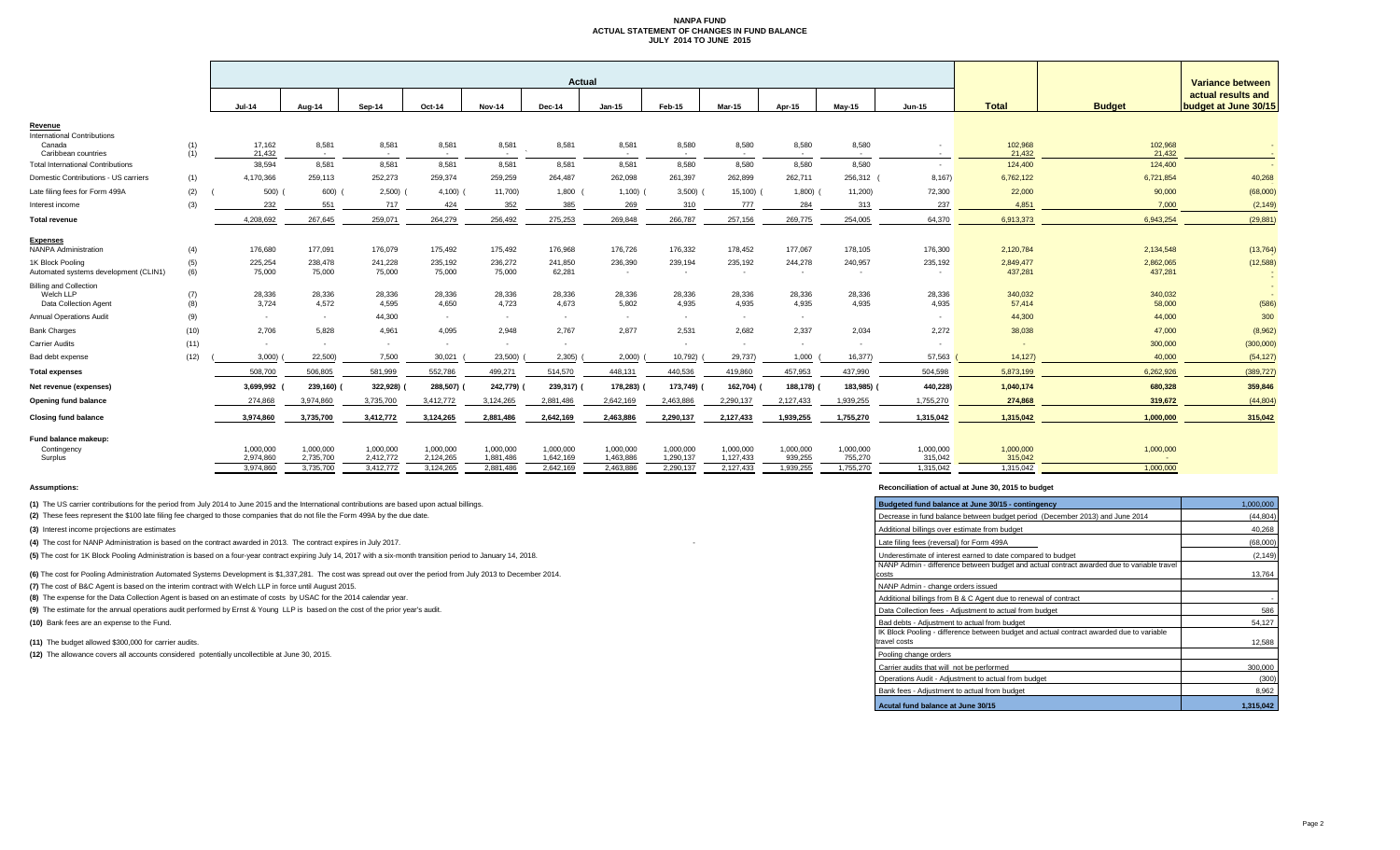#### **NANPA FUND FORECASTED STATEMENT OF CHANGES IN FUND BALANCE JULY 2015 TO SEPTEMBER 2016**

|                                                                          |            | <b>Projection</b>                 |                                   |                                   |                                   |                                   |                                   |                                   |                                      |                                   |                                   |                                   |                                 |                                 |                               |                              |
|--------------------------------------------------------------------------|------------|-----------------------------------|-----------------------------------|-----------------------------------|-----------------------------------|-----------------------------------|-----------------------------------|-----------------------------------|--------------------------------------|-----------------------------------|-----------------------------------|-----------------------------------|---------------------------------|---------------------------------|-------------------------------|------------------------------|
|                                                                          |            | <b>Jul-15</b>                     | Aug-15                            | <b>Sep-15</b>                     | Oct-15                            | <b>Nov-15</b>                     | <b>Dec-15</b>                     | $Jan-16$                          | Feb-16                               | Mar-16                            | Apr-16                            | $May-16$                          | <b>Jun-16</b>                   | <b>Jul-16</b>                   | Aug-16                        | Sep-16                       |
| <b>Projected Revenue</b><br><b>International Contributions</b><br>Canada | (1)        | 17,860                            | 8,930                             | 8,930                             | 8,930                             | 8,930                             | 8,930                             | 8,930                             | 8,929                                | 8,929                             | 8,929                             | 8,929                             | 8,929                           | 8,929                           | 8,929                         |                              |
| Caribbean countries<br><b>Total International Contributions</b>          | (1)        | 27,943<br>45,803                  | $\sim$<br>8,930                   | $\sim$<br>8,930                   | 8,930                             | $\sim$<br>8,930                   | 8,930                             | 8,930                             | 8,929                                | $\sim$<br>8,929                   | $\sim$<br>8,929                   | 8,929                             | 8,929                           | 8,929                           | $\sim$<br>8,929               | $\sim$                       |
| Domestic Contributions - US carriers                                     | (1)        | 4.055.197                         | 204,024                           | 204,024                           | 204,024                           | 204,024                           | 204,024                           | 204.024                           | 204,024                              | 204,024                           | 204,024                           | 204,024                           | 204,024                         | 204,024                         | 204,024                       | $\overline{\phantom{a}}$     |
| Late filing fees for Form 499A                                           | (2)        |                                   |                                   |                                   |                                   |                                   |                                   |                                   |                                      |                                   |                                   |                                   |                                 |                                 |                               | 90,700                       |
| Interest income                                                          | (3)        | 417                               | 417                               | 417                               | 417                               | 417                               | 417                               | 417                               | 417                                  | 417                               | 417                               | 416                               | 416                             | 416                             | 416                           | 416                          |
| Total projected revenue                                                  |            | 4,101,417                         | 213,371                           | 213,371                           | 213,371                           | 213,371                           | 213,371                           | 213,371                           | 213,370                              | 213,370                           | 213,370                           | 213,369                           | 213,369                         | 213,369                         | 213,369                       | 91,116                       |
| <b>Projected Expenses</b><br><b>NANPA Administration</b>                 | (4)        | 185,138                           | 185,138                           | 185,138                           | 185,138                           | 185,138                           | 185,138                           | 185,137                           | 185,137                              | 185,137                           | 185,137                           | 185,137                           | 185,137                         | 185,137                         | 185,137                       | 185,137                      |
| 1K Block Pooling                                                         | (5)        | 265,241                           | 265,241                           | 265,241                           | 265,241                           | 265,241                           | 265,241                           | 265,240                           | 265,240                              | 265,240                           | 265,240                           | 265,240                           | 265,240                         | 265,240                         | 265,240                       | 265,240                      |
| <b>Billing and Collection</b><br>Welch LLP<br>Data Collection Agent      | (6)<br>(7) | 28,336<br>4,850                   | 28,336<br>4,850                   | 28,336<br>4,850                   | 28,336<br>4,850                   | 28,336<br>4,850                   | 28,336<br>4,850                   | 28,336<br>4,850                   | 28,336<br>4,850                      | 28,336<br>4,850                   | 28,336<br>4,850                   | 28,336<br>4,850                   | 28,336<br>4,850                 | 28,336<br>4,850                 | 28,336<br>4,850               | 28,336<br>4,850              |
| <b>Annual Operations Audit</b>                                           | (8)        | $\sim$                            | $\sim$                            | 46,000                            | $\sim$                            | $\sim$                            | $\overline{\phantom{a}}$          | $\overline{\phantom{a}}$          | $\overline{a}$                       | $\overline{\phantom{a}}$          | $\overline{\phantom{a}}$          | $\sim$                            |                                 |                                 |                               |                              |
| <b>Bank Charges</b>                                                      | (9)        | 3,167                             | 3,167                             | 3,167                             | 3,167                             | 3,167                             | 3,167                             | 3,167                             | 3,167                                | 3,167                             | 3,167                             | 3,166                             | 3,166                           | 3,166                           | 3,166                         | 3,166                        |
| <b>Carrier Audits</b>                                                    | (10)       |                                   | $\sim$                            | $\sim$                            | $\overline{\phantom{a}}$          | $\overline{\phantom{a}}$          | $\sim$                            | $\overline{\phantom{a}}$          | 375,000                              | $\overline{\phantom{a}}$          | $\sim$                            | $\sim$                            | $\overline{\phantom{a}}$        | $\overline{\phantom{a}}$        | $\sim$                        | $\overline{\phantom{a}}$     |
| Bad debt expense (recovery)                                              | (11)       | 2,667                             | 2,667                             | 2,667                             | 2,667                             | 2,667                             | 2,667                             | 2,667                             | 2,667                                | 2,667                             | 2,667                             | 2,666                             | 2,666                           | 2,666                           | 2,666                         | 2,666                        |
| <b>Total projected expenses</b>                                          |            | 489,399                           | 489,399                           | 535,399                           | 489,399                           | 489,399                           | 489,399                           | 489,397                           | 864,397                              | 489,397                           | 489,397                           | 489,395                           | 489,395                         | 489,395                         | 489,395                       | 489,395                      |
| Projected Net revenue (expenses)                                         |            | 3,612,018                         | 276,028)                          | 322,028)                          | 276,028)                          | 276,028)                          | 276,028)                          | 276,026)                          | 651,027)                             | 276,027)                          | 276,027) (                        | 276,026)                          | 276,026)                        | 276,026)                        | 276,026)                      | 398,279)                     |
| <b>Projected Opening fund balance</b>                                    |            | 1,315,042                         | 4,927,060                         | 4,651,032                         | 4,329,004                         | 4,052,976                         | 3,776,948                         | 3,500,920                         | 3,224,894                            | 2,573,867                         | 2,297,840                         | 2,021,813                         | 1,745,787                       | 1,469,761                       | 1,193,735                     | 917,709                      |
| <b>Projected Closing fund balance</b>                                    |            | 4,927,060                         | 4,651,032                         | 4,329,004                         | 4,052,976                         | 3,776,948                         | 3,500,920                         | 3,224,894                         | 2,573,867                            | 2,297,840                         | 2,021,813                         | 1,745,787                         | 1,469,761                       | 1,193,735                       | 917,709                       | 519,430                      |
| Projected Fund balance makeup:<br>Contingency<br>Surplus                 |            | 500,000<br>4,427,060<br>4.927.060 | 500.000<br>4,151,032<br>4,651,032 | 500.000<br>3,829,004<br>4,329,004 | 500,000<br>3,552,976<br>4,052,976 | 500,000<br>3,276,948<br>3,776,948 | 500,000<br>3,000,920<br>3,500,920 | 500,000<br>2,724,894<br>3,224,894 | 500,000<br>2,073,866.53<br>2,573,867 | 500,000<br>1,797,840<br>2,297,840 | 500,000<br>1,521,813<br>2,021,813 | 500,000<br>1,245,787<br>1,745,787 | 500,000<br>969,761<br>1,469,761 | 500,000<br>693,735<br>1,193,735 | 500,000<br>417,709<br>917,709 | 500,000<br>19,430<br>519,430 |

#### **Assumptions:**

**(1)** The contribution for July 2015 - September 2016 is based on actual billings

**(2)** These estimated fees represent the \$100 late filing fee charged to those companies that do not file the Form 499A by the due date.

**(3)** Interest income projections are estimates

**(4)** The cost of NANP administration is based on the contract awarded in 2012. The contract expires in July 2017.

**(5)** The cost for 1K Block Pooling Administration is based on a four-year contract expiring July 14, 2017 with a six month transition period from July 15, 2017 to January 14, 2018.

**(6)** The cost of B&C Agent is based on the interim contract with Welch LLP in force until August 2015.

**(7)** The expense for the Data Collection Agent is based on estimate of costs by USAC.

**(8)** The cost of the annual operations audit is based on the cost of the prior year's history of billing from Ernst & Young LLP.

**(9)** Bank fees are an expense to the Fund and are estimated based on prior years' history.

**(10)** The budget allowed \$375,000 for carrier audits.

**(11)** The allowance covers all accounts considered potentially uncollectible.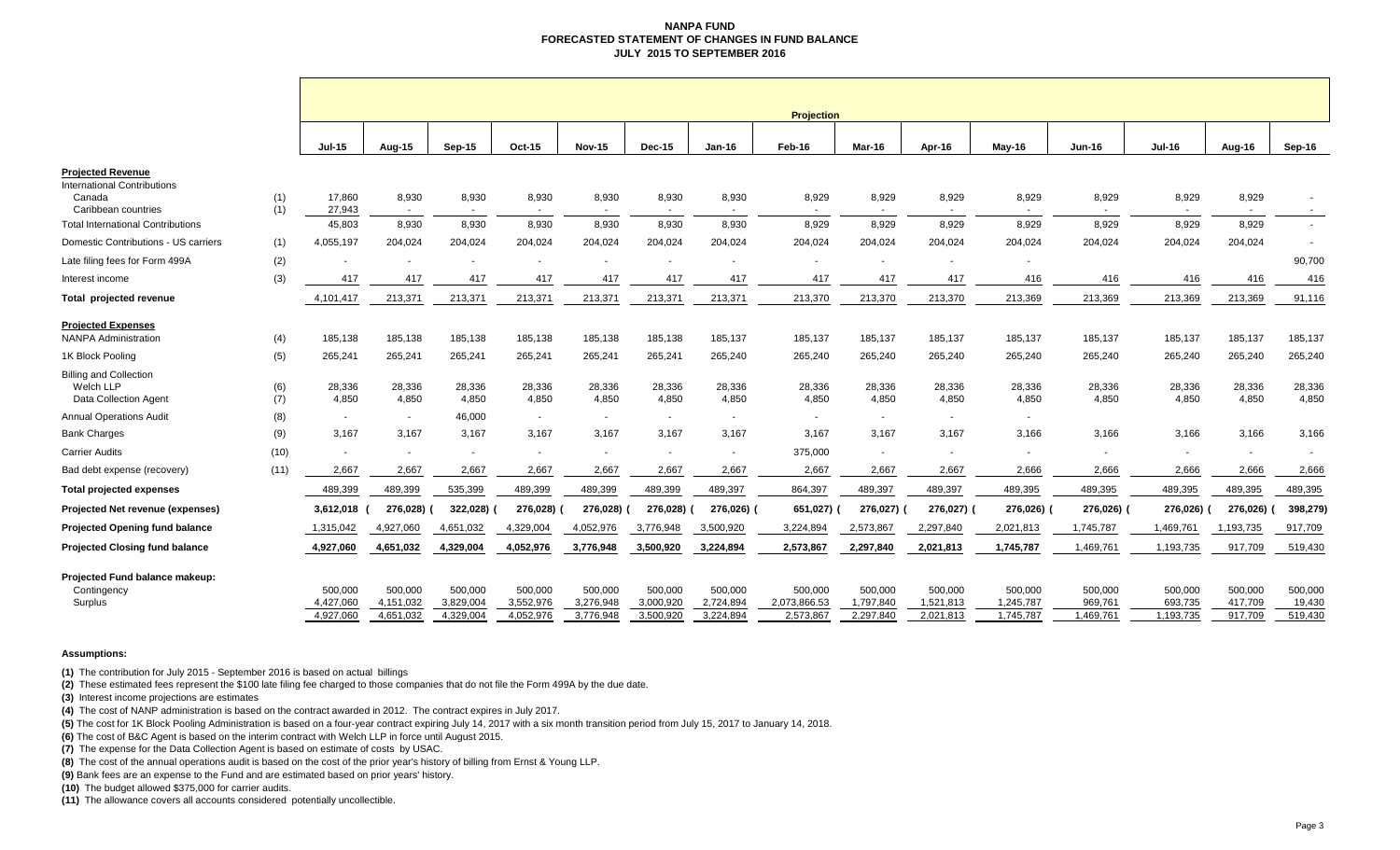#### **CURRENT AND FORECASTED LIABILITIES**

|                                                                                |                        |    |                            |                               | Current |               |         |         |         |         |         |
|--------------------------------------------------------------------------------|------------------------|----|----------------------------|-------------------------------|---------|---------------|---------|---------|---------|---------|---------|
|                                                                                |                        |    |                            |                               |         | <u>Jul-15</u> | Aug-15  | Sep-15  | Oct-15  | Nov-15  | Dec-15  |
| NEUSTAR - NANPA Administration contract                                        |                        |    |                            |                               | 176,300 | 185,138       | 185,138 | 185,138 | 185,138 | 185,138 | 185,138 |
| - Payment authorized by the FCC in June                                        | May 2015               | \$ | 178,104                    |                               |         |               |         |         |         |         |         |
| - Authorization by the FCC has not been received for payment                   |                        |    |                            |                               |         |               |         |         |         |         |         |
|                                                                                | June 2015              |    |                            | \$<br>176,300                 |         |               |         |         |         |         |         |
| <b>NEUSTAR - Block Pooling</b>                                                 |                        |    |                            |                               | 235,192 | 265,241       | 265,241 | 265,241 | 265,241 | 265,241 | 265,241 |
| - Payment authorized by the FCC in June                                        | May 2015               | \$ | 240,957                    |                               |         |               |         |         |         |         |         |
| - Authorization by the FCC has not been received for payment                   | June 2015              |    |                            | \$<br>235,192                 |         |               |         |         |         |         |         |
| Welch LLP - Billing & Collection Agent                                         |                        |    |                            |                               | 28,336  | 28,336        | 28,336  | 28,336  | 28,336  | 28,336  | 28,336  |
| - Payment authorized by the FCC in June                                        |                        |    |                            |                               |         |               |         |         |         |         |         |
|                                                                                | April 2015<br>May 2015 | S  | 28,336<br>28,336<br>56,672 |                               |         |               |         |         |         |         |         |
| - Authorization by the FCC has not been received for payment                   |                        |    |                            |                               |         |               |         |         |         |         |         |
|                                                                                | June 2015              |    |                            | \$<br>28,336                  |         |               |         |         |         |         |         |
| <b>USAC - Data Collection Agent</b><br>- Payment authorized by the FCC in June |                        |    |                            |                               | 9,768   | 4,850         | 4,850   | 4,850   | 4,850   | 4,850   | 4,850   |
|                                                                                | April 2015             | \$ | 4,935                      |                               |         |               |         |         |         |         |         |
| - Authorization by the FCC has not been received for payment                   |                        |    |                            |                               |         |               |         |         |         |         |         |
|                                                                                | May 2015<br>June 2015  |    |                            | \$<br>4,935<br>4,833<br>9,768 |         |               |         |         |         |         |         |
|                                                                                |                        |    |                            |                               |         |               |         |         |         |         |         |
| <b>Carrier audits</b>                                                          |                        |    |                            |                               |         |               |         |         |         |         |         |
| Ernst & Young LLP- Annual operations audit                                     |                        |    |                            |                               |         |               |         | 46,000  |         |         |         |
|                                                                                |                        |    |                            |                               |         |               |         |         |         |         |         |
| <b>Bank Fees</b>                                                               |                        |    |                            |                               |         | 3,167         | 3,167   | 3,167   | 3,167   | 3,167   | 3,167   |
|                                                                                |                        |    |                            |                               |         |               |         |         |         |         |         |
| Total                                                                          |                        |    |                            |                               | 449,596 | 486,732       | 486,732 | 532,732 | 486,732 | 486,732 | 486,732 |